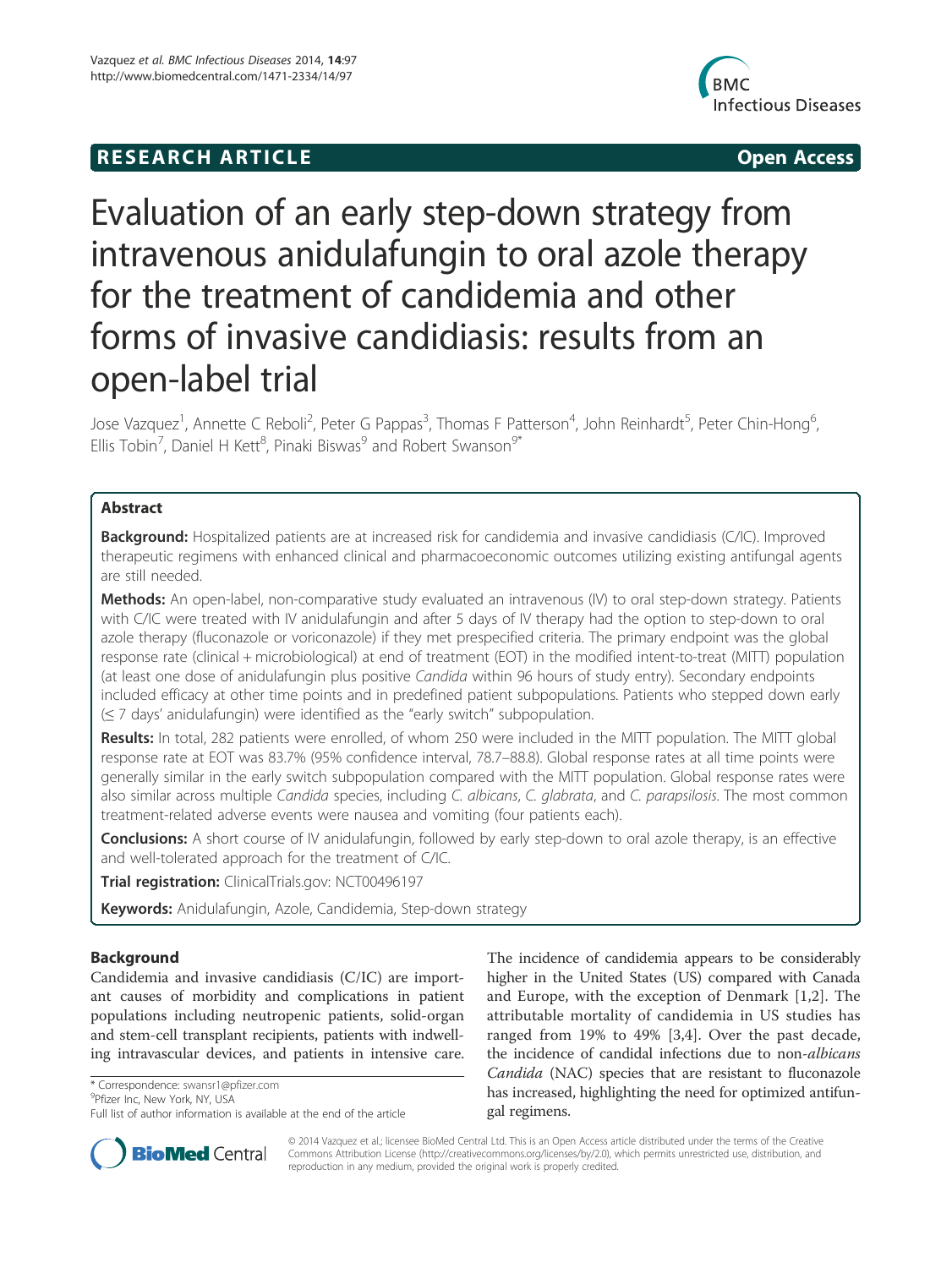An initial short course of an intravenous (IV) echinocandin, followed by the option to step-down to oral azole therapy, could be as effective for the treatment of C/IC as conventional 10- to 14-day IV regimens, including for the rarer *Candida* species. Additionally, this step-down strategy could have added benefits, such as better tolerability, reduced use of IV catheters, earlier patient discharge, and significant cost savings, as documented in oral step-down antibiotic regimens [5-11], although prospective data for de-escalation in antifungal therapy are lacking.

In vitro, the echinocandins (including anidulafungin) have reported potent fungicidal activity against most Candida species and demonstrated a favorable safety profile [12-18]. Echinocandins are recommended as the treatment of choice for severely ill and neutropenic patients with proven or suspected invasive candidiasis in recent clinical practice guidelines [13]. An azole, such as fluconazole, is widely used and recommended as a first-line agent for the treatment of C/IC in non-critically ill patients [13]. Voriconazole is also recommended as a step-down therapy for patients with infection due to some of the NAC species following first-line treatment with an echinocandin or amphotericin B.

In patients with candidemia, continual therapy until 14 days after the first negative blood culture is recommended. The Infectious Diseases Society of America (IDSA) guidelines include the recommendation to stepdown to oral azole therapy as early as possible once the patient is clinically stable and blood cultures have become negative [13]. However, this specific strategy is based on limited clinical evidence for antifungal treatment and has not been prospectively studied. The European Society for Clinical Microbiology and Infectious Diseases (ESCMID) suggests simplification of treatment by stepping down to oral fluconazole after 10 days of treatment if the patient is stable, and tolerates oral therapy, and if the Candida species is susceptible [19]. However neither of these specific strategies have been prospectively studied and the appropriate timing of step-down therapy remains unclear.

Recognizing this gap in current knowledge, we evaluated the efficacy and safety of utilizing initial therapy with IV anidulafungin, followed by an optional early step-down to oral fluconazole or voriconazole for the treatment of C/IC in adults. The study was specifically designed to evaluate anidulafungin treatment in a broad group of patients with C/IC caused by various species of *Candida* and to explore use of an early step-down strategy in a real-world setting.

# Methods

# Study design

This was a Phase IV, open-label, noncomparative study, involving 44 centers across the US and four centers in the Republic of Korea. The four Korean centers were added to increase enrollment and because treatment

practices for invasive candidiasis were similar to those in the US. The trial was conducted in accordance with the ethical principles decreed by the Declaration of Helsinki and in compliance with International Conference on Harmonization Good Clinical Practice Guidelines. The final protocol, any amendments, and the informed consent document were reviewed and approved by the Institutional Review Boards and/or Independent Ethics Committees at each of the investigational centers (Additional file 1: Table S1). All patients or their proxy provided written informed consent prior to study initiation.

Patients  $\geq 18$  years of age were enrolled in the study if the presence of candidemia (positive blood culture) or invasive candidiasis (positive culture from a normally sterile site) was demonstrated from a culture obtained within 96 hours of study entry. In addition, the presence of one or more of the following signs and symptoms of infection was also required: fever or hypothermia; hypotension; localized signs and symptoms of inflammation; or radiological findings of invasive candidiasis. Patients were allowed to participate if they had received no more than 48 hours of systemic azole therapy. Prior prophylaxis with azoles was permitted provided it was discontinued prior to the study. Patients were excluded if they had one of the following: life expectancy of less than 1 month; hypersensitivity to echinocandins or azoles; prior treatment with either an echinocandin or amphotericin B; systemic antifungal therapy had failed for the current episode of C/IC; a diagnosis of fungal endophthalmitis with involvement of the vitreous humor; chronic refractory neutropenia and were not expected to recover (defined as absolute neutrophil count  $<$  500 cells/mm<sup>3</sup> for 28 days prior to the baseline visit); or the presence of confirmed or suspected Candida osteomyelitis, endocarditis, or meningitis. Removal of IV catheters suspected to be the cause of infection was required within 24 hours of starting study drug. To allow for delays in scheduling catheter removal in these seriously ill patients, patients who had all catheters removed or replaced to another anatomical location by study Day 3 were considered to have had their catheters removed.

# Study treatment

All patients received 200 mg IV anidulafungin as a single loading dose and 100 mg IV anidulafungin daily thereafter for a maximum of 28 days. After 5 days' IV anidulafungin, investigators could transition patients to an oral azole if they met the following criteria: ability to tolerate oral therapy; afebrile for > 24 hours; hemodynamically stable; not neutropenic; and had documented clearance of Candida from the bloodstream. Patients were not randomized or pre-selected to receive early oral step down therapy; rather the decision was made based on the patient's condition and protocol guidelines. Per protocol,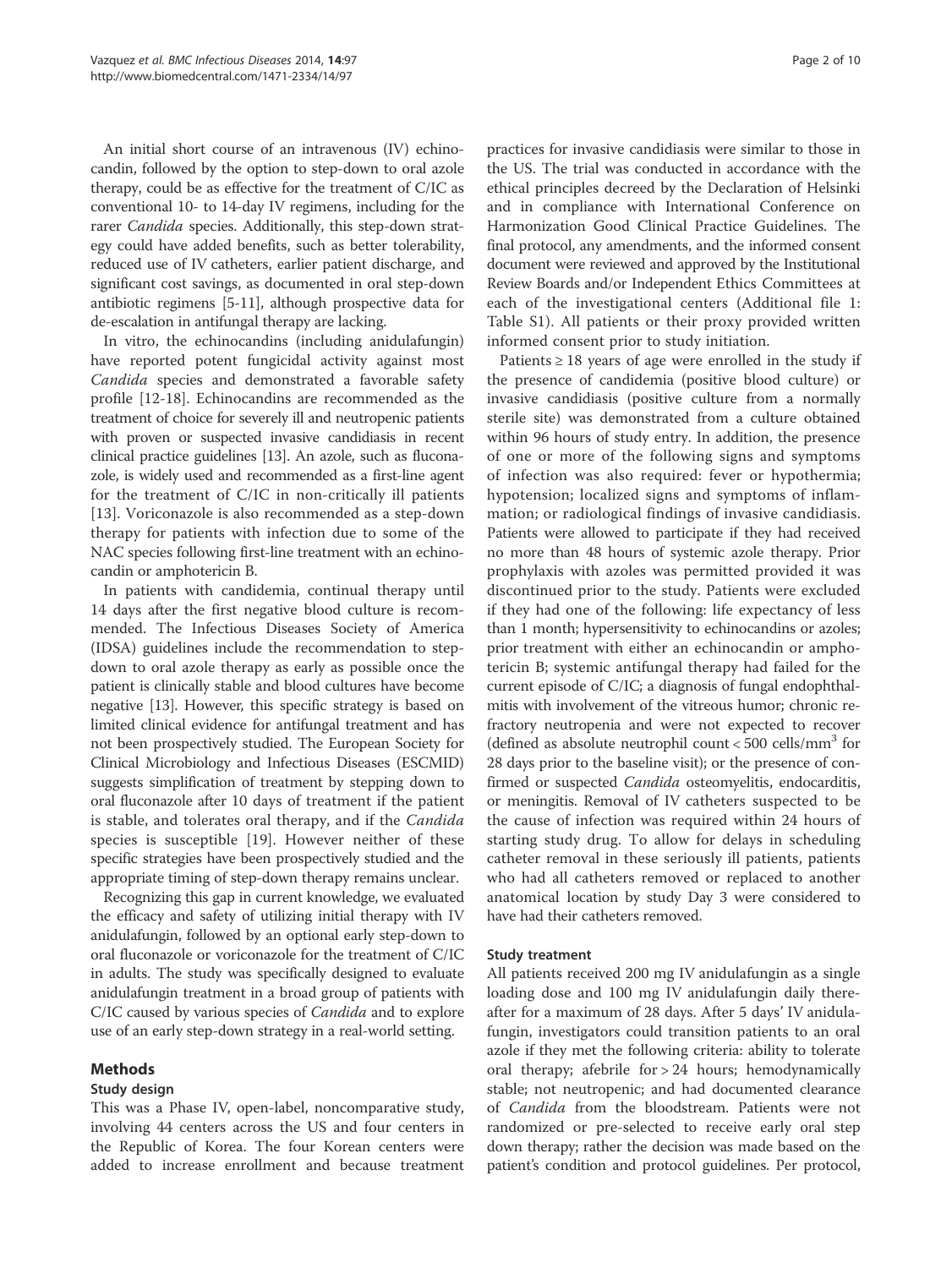patients with positive baseline cultures for C. albicans and C. parapsilosis were stepped down to oral fluconazole (400 mg/day); all other patients were stepped down to oral voriconazole (200 mg twice daily). Combined IV and oral agents were given for at least 14 days after the last positive blood/tissue culture.

# Study assessments

# Patient populations

The following efficacy analysis sets were considered:

Intent-to-treat (ITT) population, all subjects who had taken at least one dose of study drug. All safety analyses were based on the ITT population.

Modified intent-to-treat (MITT) population, all ITT subjects with a positive baseline culture for a *Candida* species. Missing and unknown global responses were not included in the analysis. Patients in the MITT population were further categorized into those who stepped down to oral azole therapy and those who remained on IV therapy.

Early switch subpopulation, patients who stepped down to oral azole therapy by Day 7 of the study (Days 1 and 2 of potential switch to oral therapy). Missing and unknown global responses were not included in the analysis.

An additional *sensitivity analysis* was performed, which set missing values and unknown responses as failures. This allowed a more direct comparison between studies, as the global response rates assessed in previous anidulafungin studies set missing and unknown values to failure [17].

# **Efficacy**

Blood cultures were performed at the screening visit and repeated daily until Day 5, and at the end of treatment (EOT) visit. If a positive culture was obtained on Day 5, a repeat culture was required on Day 7. Patients with candidemia whose blood culture remained positive on Day 7 were considered treatment failures and were discontinued from the study. Susceptibility testing was conducted on all baseline isolates using the Clinical Laboratory Standards Institute M27 microbroth dilution method and M27-A3 breakpoints.

The primary efficacy endpoint was the global response rate (clinical + microbiological response) at EOT based on the MITT population. A successful global response was defined as both clinical success (*cure –* resolution of signs and symptoms of Candida infection, or improvement – significant, but incomplete, resolution of signs and symptoms of Candida infection) and microbiological success (eradication – negative follow-up culture for Candida species, or presumed eradication – follow-up culture was not available and clinical response was defined as cure or improvement). Global responses were also assessed independently by a data adjudication committee (DAC), which periodically reviewed certain specified endpoints as defined separately in a charter,

but the assessments by the investigator were considered the primary endpoint.

In the primary MITT analysis, global response rates at EOT and end of study (EOS) were calculated with missing/unknown outcomes excluded. However, sensitivity analyses were also performed, in which missing/ unknown outcomes were set to failure.

Key secondary endpoints and other parameters of the study included: global response rate at secondary time points, such as the end of IV (EOIV) treatment, at 2 weeks post-treatment, and at EOS (6 weeks post-therapy); time to negative blood culture; global response rate for the subset of subjects with NAC infections; and all-cause and attributable mortality.

# Safety

Clinical and laboratory evaluations were also performed periodically throughout the study. Routine safety assessments were made during IV and oral treatment as well as during the follow-up period. All adverse events (AEs) and serious adverse events (SAEs) were monitored.

# Post-hoc analyses

Baseline characteristics, global response rates at EOT, and secondary time points for the early switch subpopulation were assessed alongside all MITT patients.

# Statistical analyses

The planned sample size was 286 patients, which, assuming an evaluability rate of 70% and a 50:50 distribution of albicans to NAC infections, would result in approximately 100 patients with baseline infections caused by non-albicans species. There were no formal pre-specified statistical decision rules, as this was a single-arm estimation study. No formal hypotheses were tested in this study and the design did not allow for statistical comparisons to be made between the early switch subpopulation and the MITT population.

# Results

# Patient disposition

In total, 294 patients were screened for entry into the study (270 in US, 24 in Korea), and 282 patients were enrolled and received treatment. The study was conducted between July 2007 and June 2010. Patient disposition is shown in Figure 1. In the MITT population, 54% were male, with a mean (standard deviation [SD]) age of 55.4 (16.9) years, and mean (SD) Acute Physiology and Chronic Health Evaluation (APACHE)-II score of 14.3 (6.7). C. albicans (45%) was the most common baseline pathogen isolated. For the early switch subpopulation (stepdown within 7 days of starting treatment with anidulafungin), demographics and characteristics were generally similar to the MITT population.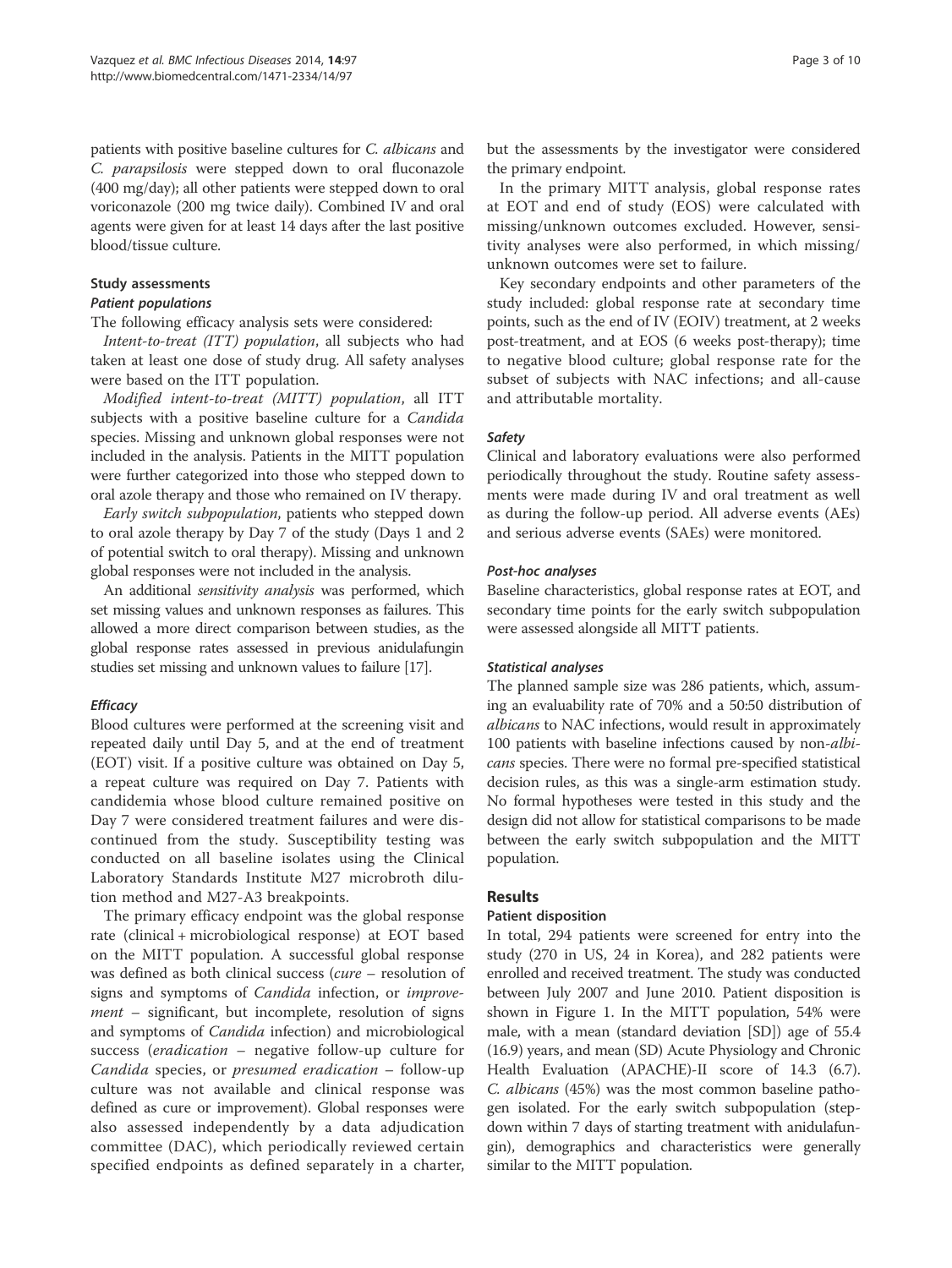

The APACHE-II score was lower in the early switch subpopulation (mean [SD] 12.7 [6.2]) compared with the MITT population. Patient demographics and baseline characteristics for both the MITT population and the early switch subpopulation are summarized in Table 1.

Of the 250 MITT patients, 100 (40%) remained on anidulafungin treatment throughout the study and had a median duration of 12.0 days of therapy (range, 1–29). One hundred and fifty (60%) of the MITT patients stepped down to oral azole therapy, with a median duration of 6.0 days of parenteral therapy (Table 2). There were 102 patients in the early switch subpopulation; the median duration of IV therapy prior to oral step-down was 5.0 days (range, 1–6) and the median duration of overall antifungal therapy was 14.0 days (range, 5–56). There were 48 patients in the late switch subpopulation; the median duration of IV therapy prior to oral step-down was 10.0 days (range, 6–27) and the median duration of overall antifungal therapy was 19.0 days (range, 8–42). The durations of therapy for the MITT population, and the early switch subpopulation, late switch subpopulation, and no switch subpopulation are shown in Table 2.

#### **Efficacy**

The global response rates at EOT were as follows: 83.7% (95% confidence interval [CI], 78.7–88.8; 170/203 patients) in the MITT; 89.9% (95% CI, 86.0–93.8) as assessed by the DAC; and 68.0% (95% CI, 62.2–73.8; 170/250 patients) for the sensitivity analysis. The global response rates for the primary analysis and sensitivity analyses at EOIV, 2 weeks post-treatment, and EOS are shown in Table 3.

In the early switch subpopulation ( $\leq$  7 days' anidulafungin), the global response rate at EOT was 90.0% (95% CI, 83.8–96.2) and 79.4% (95% CI, 71.6–87.3) for the sensitivity analysis. In general, patients in the early switch subpopulation had global response rates that were higher than the MITT population at all time points (Table 3).

The highest successful global response rates at EOT were observed in patients with C. albicans (87.0% [95% CI, 80.1–93.8]) and C. glabrata (86.5% [95% CI, 77.3–95.8]) infections, while the lowest response rates were observed in patients with C. krusei (60.0% [95% CI, 29.6–90.4]) isolated at baseline. Global response rates for the MITT and early switch subpopulations at EOT and secondary time points per baseline pathogen are shown in Table 4. In the early switch subpopulation there were no failures in patients with C. tropicalis or C. krusei infection throughout the study time points, although the numbers were small (9 and 3 patients at EOT for C. tropicalis or C. krusei, respectively).

Median time to negative blood culture for all patients was two days (with Day 1 being the first dose of study drug), and approximately 90% of patients achieved a negative blood culture by Day 5. All but six baseline isolates were susceptible to anidulafungin and only one of the patients with a resistant baseline pathogen was a treatment failure. Three patients receiving oral fluconazole and four patients receiving oral voriconazole had baseline isolates which were resistant to fluconazole and voriconazole, respectively. There were no treatment failures among these seven patients. Baseline isolates from all other patients were documented susceptible to the oral agents used.

#### Safety

In total, 33 (11.7%) patients reported a total of 59 treatment-related AEs. Nausea and vomiting were the most frequently reported treatment-related AEs, both reported in four patients (1.4%). Of the 13 patients who permanently discontinued from the study, only one discontinuation was anidulafungin-related (an episode of vomiting). Three patients experienced SAEs related to treatment with anidulafungin as judged by the site principal investigator – acute renal failure, abnormal liver function test, and systemic Candida. One patient receiving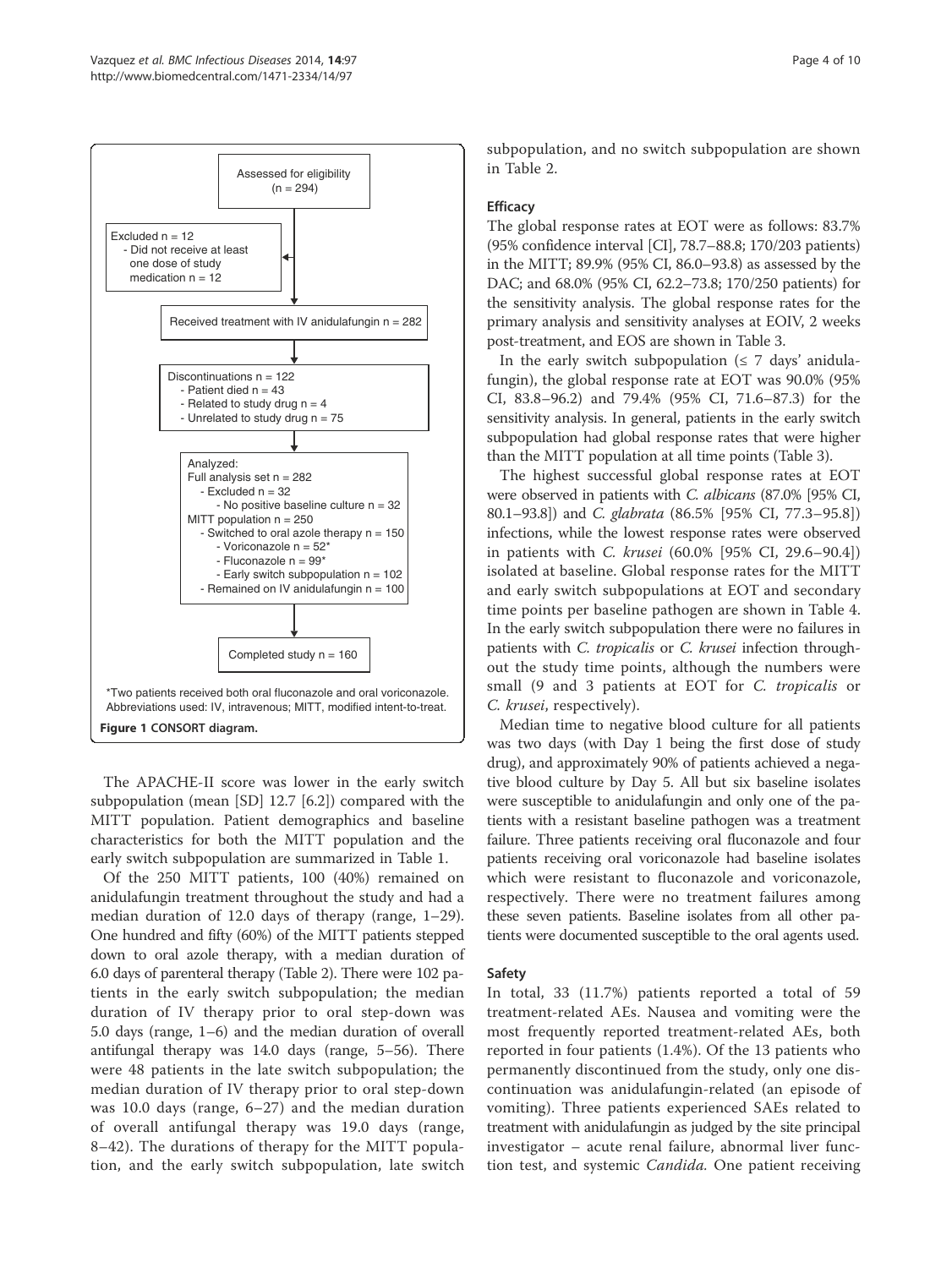Table 1 Combined summary of demography and baseline characteristics of the MITT population and early switch subpopulation

|                                                 | MITT<br>population | Early switch<br>subpopulation |
|-------------------------------------------------|--------------------|-------------------------------|
| <b>Patient demographics</b>                     |                    |                               |
| Number of patients                              | 250                | 102                           |
| Female (%)                                      | 115 (46.0)         | 49 (48.0)                     |
| Mean age (SD)                                   | 55.4 (16.9)        | 53.9 (17.7)                   |
| Median age (range)                              | 56.0 (19-89)       | 53.0 (19-88)                  |
| Race (%)                                        |                    |                               |
| White                                           | 164 (65.6)         | 69 (67.6)                     |
| Black                                           | 52 (20.8)          | 28 (27.5)                     |
| Asian                                           | 26 (10.4)          | 1(1.0)                        |
| Other                                           | 8 (3.2)            | 4 (3.9)                       |
| <b>Baseline characteristics</b>                 |                    |                               |
| Number of patients (%)                          | 250 (100.0)        | 102 (100.0)                   |
| Baseline site of infection (%)                  |                    |                               |
| Blood only                                      | 210 (84.0)         | 86 (84.3)                     |
| Other sterile site                              | 38 (15.2)          | 16 (15.7)                     |
| Blood and other sterile site                    | 2(0.8)             | 0                             |
| APACHE-II score                                 |                    |                               |
| n (%)                                           | 249 (99.6)         | 102 (100.0)                   |
| Mean (SD)                                       | 14.3(6.7)          | 12.7(6.2)                     |
| Median (range)                                  | $14.0(2-36)$       | $12.0(2-29)$                  |
| $> 20$ (%)                                      | 47 (18.8)          | 14 (13.7)                     |
| <b>ANC</b>                                      |                    |                               |
| n(%)                                            | 227 (90.8)         | 93 (91.2)                     |
| $\leq$ 500 cells/mm <sup>3</sup> (%)            | 9(3.6)             | 2(2.0)                        |
| Length of ICU stay $\geq$ 4 days (%)*           | 82 (34.3)          | 23 (23.5)                     |
| Invasive candidiasis related to IV catheter*    |                    |                               |
| Yes (%)                                         | 104 (45.8)         | 44 (46.3)                     |
| All catheters removed within 3 days of therapy? |                    |                               |
| Yes                                             | 98 (94.2)          | 41 (93.2)                     |
| No                                              | 6(5.8)             | 3(6.8)                        |
| No (%)                                          | 41 (18.1)          | 14 (14.7)                     |
| All catheters removed within 3 days of therapy? |                    |                               |
| Yes                                             | 25 (61.0)          | 8(57.1)                       |
| No                                              | 16 (39.0)          | 6 (42.9)                      |
| Baseline isolates of Candida species, n (%)     |                    |                               |
| C. albicans                                     | 112 (44.8)         | 46 (45.1)                     |
| C. glabrata                                     | 64 (25.6)          | 20 (19.6)                     |
| C. parapsilosis                                 | 41 (16.4)          | 20 (19.6)                     |
| C. tropicalis                                   | 27 (10.8)          | 11 (10.8)                     |
| C. krusei                                       | 11(4.4)            | 4 (3.9)                       |
| Other                                           | 9(3.6)             | 6 (5.9)                       |

| Most commonly reported comorbidities<br>(terms reported from $\geq$ 10%), n (%) |            |           |  |  |  |
|---------------------------------------------------------------------------------|------------|-----------|--|--|--|
| Anemia                                                                          | 127 (50.8) | 58 (56.9) |  |  |  |
| Nausea                                                                          | 70 (28.0)  | 29 (28.4) |  |  |  |
| Diabetes mellitus                                                               | 48 (19.2)  | 27 (26.5) |  |  |  |
| Hypokalemia                                                                     | 51 (20.4)  | 26(25.5)  |  |  |  |
| Malnutrition                                                                    | 49 (19.6)  | 24 (23.5) |  |  |  |

\*Risk factors for invasive candidiasis and catheter management data were systematically collected only after Case Report Form (CRF) revision shortly after study start. Percentages are based on the actual number of patients enrolled in the study after these CRFs were incorporated.

Abbreviations used: ANC, absolute neutrophil count; APACHE, Acute Physiology and Chronic Health Evaluation; ICU, intensive care unit; IV, intravenous; MITT, modified intent-to-treat; SD, standard deviation.

voriconazole was identified with a treatment-related SAE case of *C. difficile* colitis, and one patient was identified with acute renal failure, hypotension, and dehydration as a treatment-related SAE with fluconazole.

There were 65 deaths (23.0%) recorded in the 282 subjects receiving at least one dose of anidulafungin. Fortythree of these deaths occurred during the study period (Figure 1). Twenty subjects died after withdrawing from the study for a variety of reasons and two subjects died after completing the study. None of the deaths were considered to be related to study drug or treatment regimens. There were 14 deaths (13.7%) recorded in the 102 subjects in the early switch population.

# **Discussion**

The early step-down from an echinocandin to an oral azole among stable patients with IC is a suggested strategy in the recently published treatment guidelines for C/IC [13]. However, this recommendation is based on limited clinical evidence, expert opinion, and common practice. Indeed, in recent trials of the treatment of candidemia, step-down to an azole was prohibited before 10 days of parenteral therapy with an echinocandin [14,17,20].

In this study, a step-down strategy from IV to oral therapy was incorporated as part of the study design. Sixty percent (60%) of patients enrolled in this study underwent early step-down (by Day 7) to either fluconazole or voriconazole. Although baseline characteristics for the early switch subpopulation were generally similar to the overall MITT population, some interesting differences were noted. In the early switch subpopulation compared with the overall MITT population, C. glabrata isolates were less common. Importantly, fewer early switch patients had an APACHE-II score >20 and fewer had a length of intensive care unit stay ≥4 days. This suggests that patients in the early switch subpopulation were less severely ill. In general, the early switch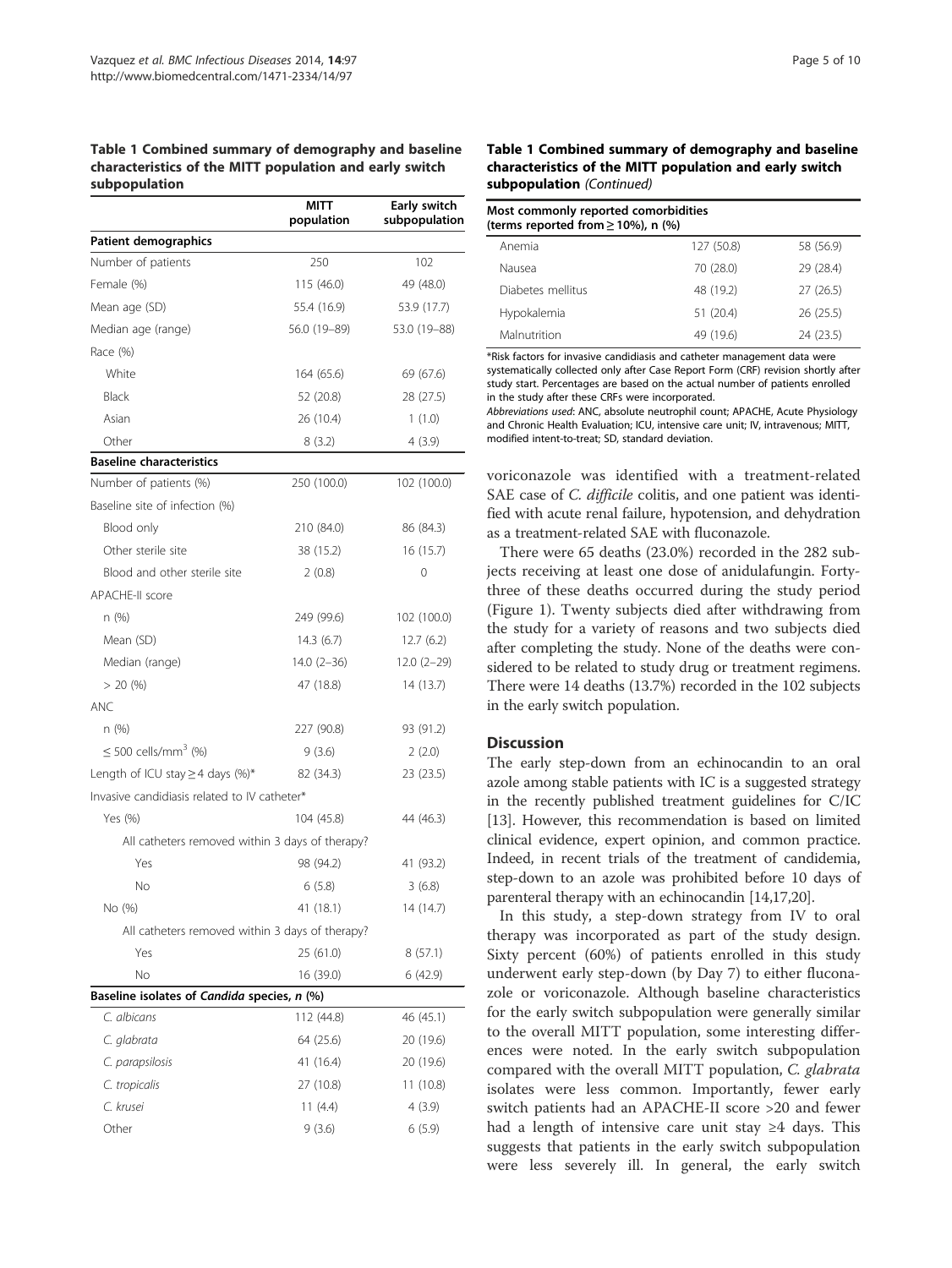Vazquez

|                                                     | <b>MITT</b> population<br>$(n = 250)$ |              | Early switch subpopulation<br>$(n = 102)$ |           | Late switch subpopulation<br>$(n = 48)$ |                          | No switch subpopulation<br>$(n = 100)$ |                          |             |           |              |                          |
|-----------------------------------------------------|---------------------------------------|--------------|-------------------------------------------|-----------|-----------------------------------------|--------------------------|----------------------------------------|--------------------------|-------------|-----------|--------------|--------------------------|
|                                                     |                                       |              |                                           |           |                                         |                          |                                        |                          |             |           |              |                          |
|                                                     | n(%)                                  | Median, days | Range, days                               | n (%)     | Median, days                            | Range, days              | n (%)                                  | Median, days             | Range, days | n (%)     | Median, days | Range, days              |
| Duration of overall therapy<br>$(IV + oral)$        | 250 (100)                             | 14.0         | $1 - 56$                                  | 102 (100) | 14.0                                    | $5 - 56$                 | 48 (100)                               | 19.0                     | $8 - 42$    | 100 (100) | 12.0         | $1 - 29$                 |
| Duration of IV anidulafungin<br>portion of therapy* | 250 (100)                             | 6.0          | $1 - 29$                                  | 102 (100) | $5.0*$                                  | $1-6*$                   | 48 (100)                               | 10.0                     | $6 - 27$    | 100 (100) | 12.0         | $1 - 29$                 |
| Study day of step-down to<br>oral therapy           | 150 (60)                              | 6.0          | $1 - 28$                                  | 102 (100) | 6.0                                     | $1 - 7$                  | 48 (100)                               | 11.0                     | $8 - 28$    |           |              |                          |
| $1 - 5$                                             | 7(4.7)                                |              | $\sim$                                    | 7(6.9)    |                                         |                          |                                        |                          |             |           |              |                          |
| 6                                                   | 77 (51.3)                             | $\sim$       | $\sim$                                    | 77 (75.5) | $\overline{\phantom{a}}$                | $\sim$                   |                                        |                          |             |           |              | ۰                        |
|                                                     | 18 (12.0)                             | $\sim$       | $\overline{\phantom{a}}$                  | 18 (17.6) | $\overline{\phantom{a}}$                | $\overline{\phantom{a}}$ |                                        | $\sim$                   |             |           |              |                          |
| $8 - 14$                                            | 38 (25.3)                             | $\sim$       |                                           |           |                                         | $\overline{\phantom{a}}$ | 38 (79.2)                              | $\overline{\phantom{a}}$ |             |           |              |                          |
| $15 - 21$                                           | 6(4.0)                                |              |                                           | ٠         | ٠                                       | $\overline{\phantom{a}}$ | 6(12.5)                                | $\overline{\phantom{a}}$ |             |           |              | $\overline{\phantom{a}}$ |
| $22 - 28$                                           | 4(2.7)                                |              |                                           |           |                                         | $\overline{\phantom{a}}$ | 4(8.3)                                 |                          |             |           |              |                          |

# Table 2 Duration of therapy (MITT, early switch subpopulation, late switch subpopulation, and no switch subpopulation)

\*Represents the duration of IV therapy prior to oral step-down. Four patients from the early switch subpopulation had to be stepped back to IV therapy after initially stepping down to oral azole as they later became unable to tolerate oral medication. Total duration of IV therapy for these patients is, therefore, longer than reported here. Abbreviations used: IV, intravenous; MITT, modified intent-to-treat.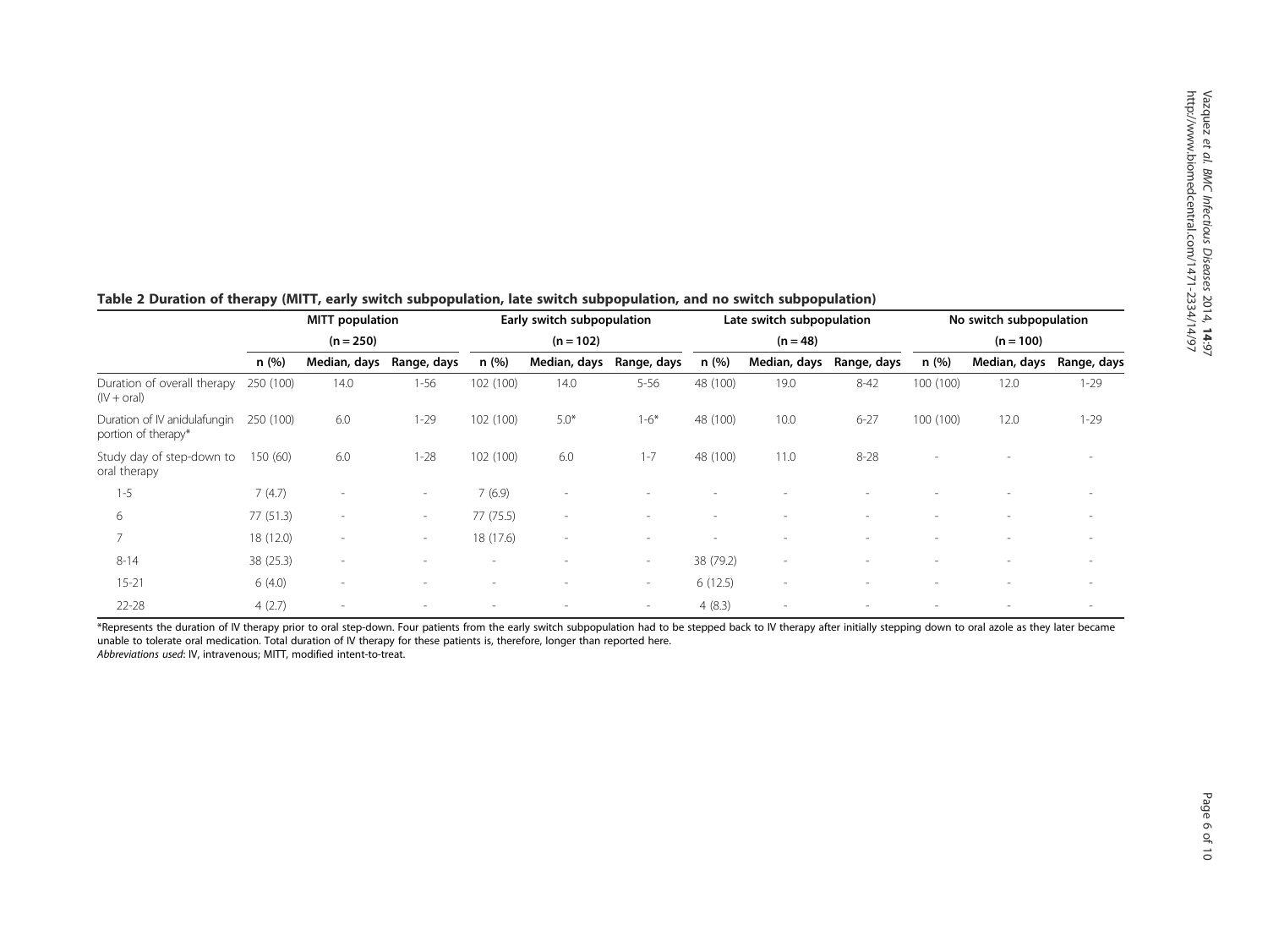|                                          | <b>MITT</b> population        | Early switch subpopulation<br>$(n = 102)$<br>n/N (%) [95% CI] <sup>a</sup> |  |  |
|------------------------------------------|-------------------------------|----------------------------------------------------------------------------|--|--|
|                                          | $(n = 250)$                   |                                                                            |  |  |
| Response                                 | n/N (%) [95% CI] <sup>a</sup> |                                                                            |  |  |
| Global response at EOT                   |                               |                                                                            |  |  |
| Success                                  | 170/203 (83.7) [78.7-88.8]    | 81/90 (90.0) [83.8-96.2]                                                   |  |  |
| Sensitivity analysis*                    | 170/250 (68.0) [62.2-73.8]    | 81/102 (79.4) [71.6-87.3]                                                  |  |  |
| Failure                                  | 33                            | 9                                                                          |  |  |
| Missing/unknown                          | 47                            | 12                                                                         |  |  |
| Clinical response at EOT                 |                               |                                                                            |  |  |
| Success                                  | 174/187 (93.0) [89.4-96.7]    | 83/89 (93.3) [88.0-98.5]                                                   |  |  |
| Sensitivity analysis*                    | 174/250 (69.6) [63.9-75.3]    | 83/102 (81.4) [73.8-88.9]                                                  |  |  |
| Failure                                  | 13                            | 6                                                                          |  |  |
| Missing/unknown                          | 63                            | 13                                                                         |  |  |
| Microbiological response at EOT          |                               |                                                                            |  |  |
| Success                                  | 183/192 (95.3) [92.3-98.3]    | 87/ 90 (96.7) [93.0-100.0]                                                 |  |  |
| Sensitivity analysis*                    | 183/250 (73.2) [67.7-78.7]    | 87/102 (85.3) [78.4-92.2]                                                  |  |  |
| Failure                                  | 9                             | 3                                                                          |  |  |
| Missing/unknown                          | 58                            | 12                                                                         |  |  |
| Global response at secondary time points | n/N (%) [95% CI]              | n/N (%) [95% CI]                                                           |  |  |
| <b>EOIV</b>                              | 208/235 (88.5) [84.4-92.6]    | 97/101 (96.0) [92.2-99.8]                                                  |  |  |
| Sensitivity analysis*                    | 208/250 (83.2) [78.6-87.8]    | 97/102 (95.1) [90.9-99.3]                                                  |  |  |
| Week 2 follow-up                         | 148/194 (76.3) [70.3-82.3]    | 72/86 (83.7) [75.9-91.5]                                                   |  |  |
| Sensitivity analysis*                    | 148/250 (59.2) [53.1-65.3]    | 72/102 (70.6) [61.7-79.4]                                                  |  |  |
| EOS                                      | 131/187 (70.1) [63.5-76.6]    | 68/86 (79.1) [70.5-87.7]                                                   |  |  |
| Sensitivity analysis*                    | 131/250 (52.4) [46.2-58.6]    | 68/102 (66.7) [57.5-75.8]                                                  |  |  |

#### Table 3 Responses at EOT and secondary timepoints in the MITT population and early switch subpopulation

\*Missing/unknown values set as failures; <sup>a</sup>95% CI based on normal approximation to the binomial.

Abbreviations used: CI, confidence interval; EOIV, end of intravenous treatment; EOS, end of study; EOT, end of treatment; MITT, modified intent-to-treat.

subpopulation showed response rates similar to the MITT population and these response rates were maintained through the end of study. These results demonstrate the efficacy of including an early step-down strategy in treating patients with C/IC.

Direct comparison across trials should be regarded cautiously; however, global response rates in both the MITT population and the early step-down subpopulation from this study were comparable to other trials that evaluated anidulafungin for the treatment of C/IC [14-17]. This included the study by Reboli and colleagues, which demonstrated higher response rates for anidulafungin compared to fluconazole for the treatment of C/IC [17]. The most relevant parameter in comparing efficacy results with those in the Reboli et al. study was the global response in the sensitivity analysis (missing/unknown set to failure). In the current study, the global response rates in the sensitivity analysis at EOT for the MITT and early step-down subpopulation were 68% and 79.4%, respectively. This compared with a global response rate at EOIV of 75.6% from the Reboli et al. study. Furthermore,

the survival rates and safety profile in the current study were comparable to the Reboli et al. study and other previously reported clinical trials [14-17]. This comparison suggests that a C/IC treatment regimen utilizing anidulafungin in a strategy of early step-down yields similar efficacy and outcome results when compared to previous studies that required a minimum 10 days of parenteral anidulafungin therapy.

The early step-down approach used in the current study was effective against a wide range of Candida species. Successful response rates were comparable to the rates seen in C. *albicans* infections in patients with either *C. glabrata* or *C. parapsilosis* infections, the second and third most common pathogens isolated in this patient population. Additionally, failures were not reported for C. tropicalis or C. krusei infections in the early switch subpopulation. Successful global response rates across all time points were similar for voriconazole and fluconazole (data not shown), indicating that either drug could be employed as a step-down therapy after IV anidulafungin.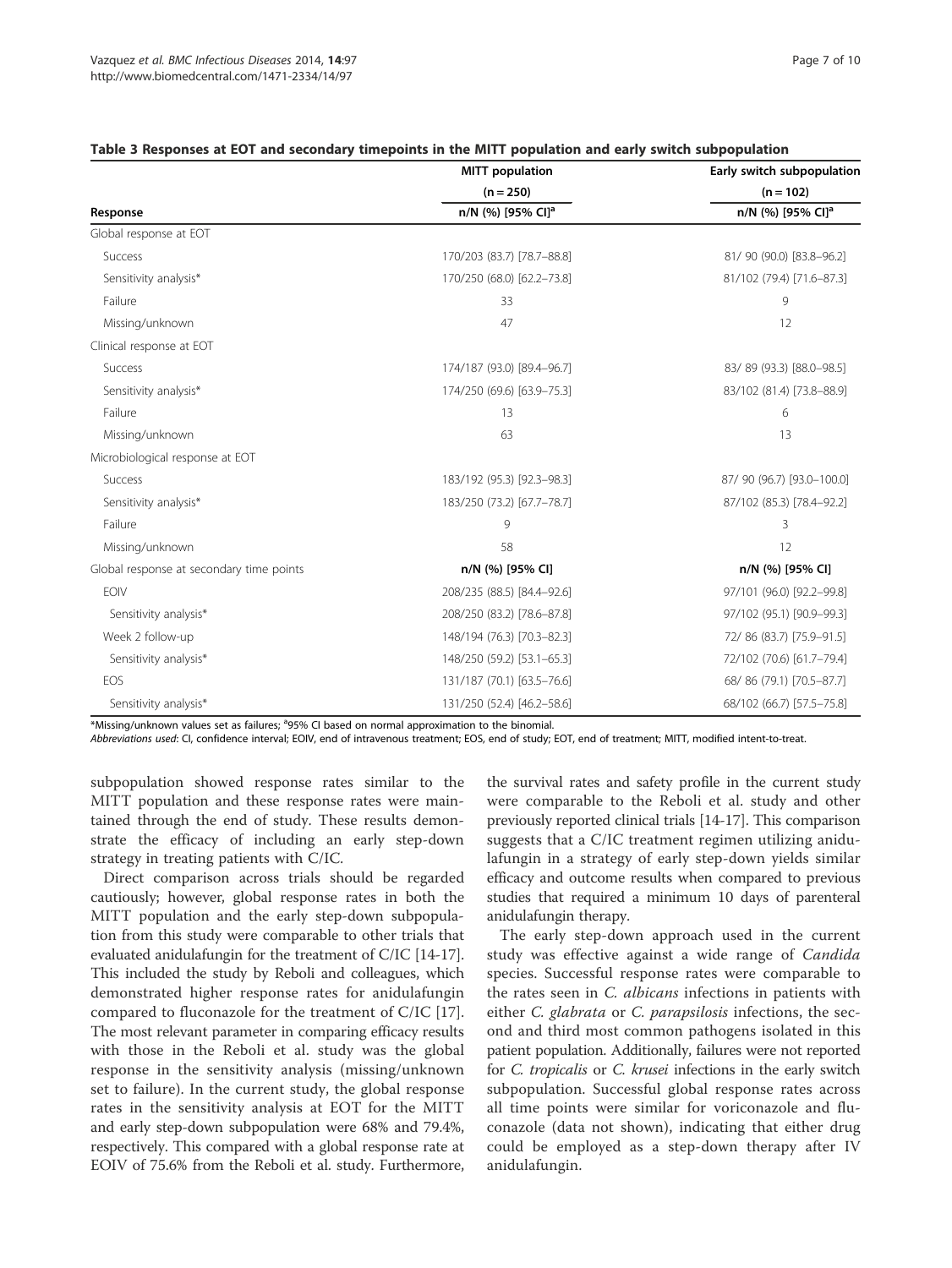|                      |                 | <b>MITT</b> population | Early switch subpopulation |                   |  |
|----------------------|-----------------|------------------------|----------------------------|-------------------|--|
| Baseline pathogen    | <b>FOT</b>      | EOS                    | <b>EOT</b>                 | EOS               |  |
|                      | n (%)           | n (%)                  | n (%)                      | n (%)             |  |
|                      | [95% CI]*       | [95% CI]*              | [95% CI]*                  | [95% CI]*         |  |
| C. albicans          |                 |                        |                            |                   |  |
| Subjects in analysis | 92              | 84                     | 41                         | 40                |  |
| Success              | 80 (87.0)       | 63 (75.0)              | 36 (87.8)                  | 33 (82.5)         |  |
|                      | $[80.1 - 93.8]$ | $[65.7 - 84.3]$        | $[77.8 - 97.8]$            | $[70.7 - 94.3]$   |  |
| Failure              | 12 (13.0)       | 21 (25.0)              | 5(12.2)                    | 7(17.5)           |  |
| C. glabrata          |                 |                        |                            |                   |  |
| Subjects in analysis | 52              | 48                     | 18                         | 17                |  |
| Success              | 45 (86.5)       | 31 (64.6)              | 16 (88.9)                  | 10 (58.8)         |  |
|                      | $[77.3 - 95.8]$ | $[51.1 - 78.1]$        | $[74.4 - 100.0]$           | $[35.4 - 82.2]$   |  |
| Failure              | 7(13.5)         | 17 (35.4)              | 2(11.1)                    | 7(41.2)           |  |
| C. parapsilosis      |                 |                        |                            |                   |  |
| Subjects in analysis | 34              | 32                     | 18                         | 18                |  |
| Success              | 26 (76.5)       | 22 (68.8)              | 16 (88.9)                  | 15 (83.3)         |  |
|                      | $[62.2 - 90.7]$ | $[52.7 - 84.8]$        | $[74.4 - 100.0]$           | $[66.1 - 100.0]$  |  |
| Failure              | 8(23.5)         | 10(31.3)               | 2(11.1)                    | 3(16.7)           |  |
| C. tropicalis        |                 |                        |                            |                   |  |
| Subjects in analysis | 19              | 17                     | 9                          | $\,8\,$           |  |
| Success              | 15 (78.9)       | 12 (70.6)              | 9(100.0)                   | 8 (100.0)         |  |
|                      | $[60.6 - 97.3]$ | $[48.9 - 92.2]$        | $[100.0 - 100.0]$          | $[100.0 - 100.0]$ |  |
| Failure              | 4(21.1)         | 5(29.4)                | $\mathsf{O}\xspace$        | $\mathbf 0$       |  |
| C. krusei            |                 |                        |                            |                   |  |
| Subjects in analysis | 10              | $10$                   | 3                          | 3                 |  |
| Success              | 6(60.0)         | 5(50.0)                | 3(100.0)                   | 3(100.0)          |  |
|                      | $[29.6 - 90.4]$ | $[19.0 - 81.0]$        | $[100.0 - 100.0]$          | $[100.0 - 100.0]$ |  |
| Failure              | 4(40.0)         | 5(50.0)                | $\mathbb O$                | $\mathbf 0$       |  |

#### Table 4 Global response rates by baseline pathogen in the MITT population and early switch subpopulation

\*95% CI based on normal approximation to the binomial.

Abbreviations used: CI, confidence interval; EOS, end of study; EOT, end of treatment; MITT, modified intent-to-treat.

One hundred patients with candidemia remained on IV anidulafungin throughout the study. These patients tended to be more severely ill at baseline, as reflected in a higher APACHE-II score, or were more likely to have had recent abdominal surgery and the concern about adequacy of oral absorption.

The high global response rate (88.5%) at EOIV is likely to be reflective of the high level of activity of initial treatment with anidulafungin; this is further supported by the rapid eradication of *Candida* from blood cultures. In contrast to prior candidemia studies, daily blood cultures were required (Days 1–5), allowing for a rigorous assessment of culture eradication times. The median time to blood culture eradication in this study was two days, consistent with the in vitro fungicidal activity of anidulafungin and other echinocandins against most Candida species [21].

Based on the findings of this study, patients with C/IC are suitable candidates for step-down oral antifungal therapy provided the Candida has been cleared from the bloodstream, the patient is clinically stable and capable of taking oral therapy. The advantages of the approach, beyond its convenience and flexibility, include possible additional clinical benefits, such as shorter duration or need for intravascular catheters, decreased length of stay and a potential cost saving, as documented for other, antibiotic, step-down regimens [5-11].

Limitations of the study include the fact that the study was not appropriately designed for statistical comparison between the early switch subpopulation and the MITT. Likewise, there was no controlling for baseline severity factors between these two populations. Additionally, this was an open-label study, therefore there was no active or placebo comparator for the response rates observed.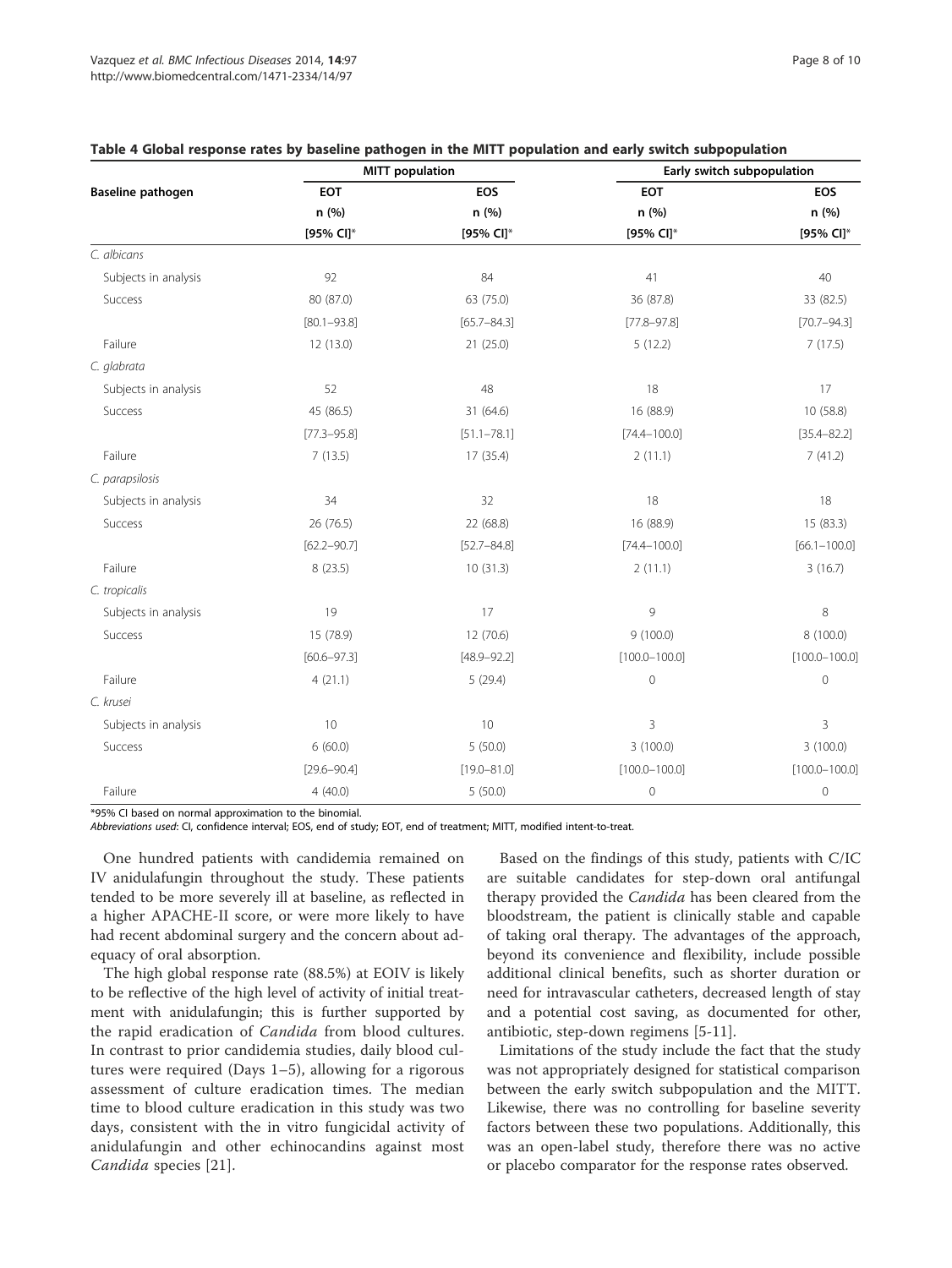#### Conclusions

A strategy utilizing initial therapy with anidulafungin for 5 days followed by an optional step-down to oral fluconazole or voriconazole, based on isolated Candida species, is an effective and well-tolerated regimen and could be employed as an alternative treatment regimen for patients with C/IC. Shorter transition times may be possible dependent upon earlier laboratory results and patient response rates to initial anidulafungin parenteral therapy. An IV to oral step-down strategy may have a favorable impact on removal of intravascular devices, hospital length of stay, and cost.

# Additional file

Additional file 1: Table S1. List of investigators and corresponding institutional review boards or independent ethics committees.

#### Abbreviations

AE: Adverse event; ANC: Absolute neutrophil count; APACHE: Acute Physiology and Chronic Health Evaluation; C/IC: Candidemia and invasive candidiasis; CI: Confidence interval; CRF: Case Report Form; DAC: Data adjudication committee; EOIV: End of intravenous treatment; EOS: End of study; EOT: End of treatment; ICU: Intensive care unit; IV: Intravenous; MITT: Modified intent-to-treat; NAC: Non-albicans Candida; SAE: Serious adverse event; SD: Standard deviation.

#### Competing interests

PB and RS are employees of Pfizer Inc. DHK is a consultant for Pfizer, and has received honoraria or speaking fees from Pfizer Inc, Astellas, and GlaxoSmithKline, and grants from Pfizer Inc and Akers Bioscience. PGP has acted as an advisor for and has received research grant support from Pfizer Inc, Merck, Astellas, Gilead, and T2 Biosystems. ACR has received research grant support and acted as a lecturer and consultant for Pfizer Inc. JV has received research grant support from Pfizer Inc, Merck, and Astellas. TP has served as a consultant for Pfizer Inc, Merck, Astellas, Toyoma and Viamet, and has received research grants from Pfizer Inc, Merck and Astellas.

#### Authors' contributions

PB and RS conceived and designed the study. PB carried out the statistical analysis. PM, PRH, JV, AR, PP, TP, JR, PC-H, ET, DK performed the study. All authors reviewed and approved the final manuscript.

#### Acknowledgements

The authors would like to thank the A8851011 investigators and study team. Editorial support was provided by Anne Marie Reid, PhD, and Philip Matthews, PhD, at Complete Medical Communications and was funded by Pfizer Inc. This study was sponsored by Pfizer Inc.

#### Author details

<sup>1</sup>Georgia Regents University, Augusta, GA, USA. <sup>2</sup>Cooper Medical School of Rowan University, Camden, NJ, USA. <sup>3</sup>University of Alabama at Birmingham, Birmingham, AL, USA. <sup>4</sup>University of Texas and South Texas Veterans Health Care System, San Antonio, TX, USA. <sup>5</sup>Christiana Care Health Services, Newark, DE, USA. <sup>6</sup>University of California San Francisco, San Francisco, CA, USA.<br><sup>7</sup>Albany Medical Center, Albany, NY USA. <sup>8</sup>University of Miami Miller Sc Albany Medical Center, Albany, NY, USA. <sup>8</sup>University of Miami Miller School of Medicine and Jackson Memorial Hospital, Miami, FL, USA. <sup>9</sup>Pfizer Inc, New York, NY, USA.

#### Received: 11 April 2013 Accepted: 13 February 2014 Published: 21 February 2014

#### References

Pfaller MA, Diekema DJ: Epidemiology of invasive candidiasis: a persistent public health problem. Clin Microbiol Rev 2007, 20:133-163.

- 2. Vincent JL, Rello J, Marshall J, Silva E, Anzueto A, Martin CD, Moreno R, Lipman J, Gomersall C, Sakr Y, Reinhart K: International study of the prevalence and outcomes of infection in intensive care units. JAMA 2009, 302:2323–2329.
- 3. Gudlaugsson O, Gillespie S, Lee K, Vande Berg J, Hu J, Messer S, Herwaldt L, Pfaller M, Diekema D: Attributable mortality of nosocomial candidemia, revisited. Clin Infect Dis 2003, 37:1172–1177.
- 4. Morgan J, Meltzer MI, Plikaytis BD, Sofair AN, Huie-White S, Wilcox S, Harrison LH, Seaberg EC, Hajjeh RA, Teutsch SM: Excess mortality, hospital stay, and cost due to candidemia: a case–control study using data from population-based candidemia surveillance. Infect Control Hosp Epidemiol 2005, 26:540–547.
- 5. Sevinc F, Prins JM, Koopmans RP, Langendijk PN, Bossuyt PM, Dankert J, Speelman P: Early switch from intravenous to oral antibiotics: guidelines and implementation in a large teaching hospital. J Antimicrob Chemother 1999, 43:601–606.
- 6. Drew RH: Antimicrobial stewardship programs: how to start and steer a successful program. J Manag Care Pharm 2009, 15:S18-S23.
- 7. Chalmers JD, Al-Khairalla M, Short PM, Fardon TC, Winter JH: Proposed changes to management of lower respiratory tract infections in response to the Clostridium difficile epidemic. J Antimicrob Chemother 2010, 65:608–618.
- 8. Mertz D, Koller M, Haller P, Lampert ML, Plagge H, Hug B, Koch G, Battegay M, Fluckiger U, Bassetti S: Outcomes of early switching from intravenous to oral antibiotics on medical wards. J Antimicrob Chemother 2009, 64:188–199.
- 9. Nicolau DP: Containing costs and containing bugs: are they mutually exclusive? J Manag Care Pharm 2009, 15:S12–17.
- 10. Desai M, Franklin BD, Holmes AH, Trust S, Richards M, Jacklin A, Bamford KB: A new approach to treatment of resistant gram-positive infections: potential impact of targeted IV to oral switch on length of stay. BMC Infect Dis 2006, 6:94.
- 11. McLaughlin CM, Bodasing N, Boyter AC, Fenelon C, Fox JG, Seaton RA: Pharmacy-implemented guidelines on switching from intravenous to oral antibiotics: an intervention study. QJM 2005, 98:745–752.
- 12. Denning DW: Echinocandin antifungal drugs. Lancet 2003, 362:1142-1151.
- 13. Pappas PG, Kauffman CA, Andes D, Benjamin DK Jr, Calandra TF, Edwards JE Jr, Filler SG, Fisher JF, Kullberg BJ, Ostrosky-Zeichner L, Reboli AC, Rex JH, Walsh TJ, Sobel JD: Clinical practice guidelines for the management of candidiasis: 2009 update by the Infectious Diseases Society of America. Clin Infect Dis 2009, 48:503–535.
- 14. Krause DS, Reinhardt J, Vazquez JA, Reboli A, Goldstein BP, Wible M, Henkel T: Phase 2, randomized, dose-ranging study evaluating the safety and efficacy of anidulafungin in invasive candidiasis and candidemia. Antimicrob Agents Chemother 2004, 48:2021–2024.
- 15. Krause DS, Simjee AE, van Rensburg C, Viljoen J, Walsh TJ, Goldstein BP, Wible M, Henkel T: A randomized, double-blind trial of anidulafungin versus fluconazole for the treatment of esophageal candidiasis. Clin Infect Dis 2004, 39:770–775.
- 16. Vazquez JA, Schranz JA, Clark K, Goldstein BP, Reboli A, Fichtenbaum C: A phase 2, open-label study of the safety and efficacy of intravenous anidulafungin as a treatment for azole-refractory mucosal candidiasis. J Acquir Immune Defic Syndr 2008, 48:304–309.
- 17. Reboli AC, Rotstein C, Pappas PG, Chapman SW, Kett DH, Kumar D, Betts R, Wible M, Goldstein BP, Schranz J, Krause DS, Walsh TJ: Anidulafungin versus fluconazole for invasive candidiasis. N Engl J Med 2007, 356:2472-2482.
- 18. Kett DH, Shorr AF, Reboli AC, Reisman AL, Biswas P, Schlamm HT: Anidulafungin compared with fluconazole in severely ill patients with candidemia and other forms of invasive candidiasis: support for the 2009 IDSA treatment quidelines for candidiasis. Crit Care 2011, 15:R253.
- 19. Cornely OA, Bassetti M, Calandra T, Garbino J, Kullberg BJ, Lortholary O, Meersseman W, Akova M, Arendrup MC, rikan-Akdagli S, Bille J, Castagnola E, Cuenca-Estrella M, Donnelly JP, Groll AH, Herbrecht R, Hope WW, Jensen HE, Lass-Florl C, Petrikkos G, Richardson MD, Roilides E, Verweij PE, Viscoli C, Ullmann AJ: ESCMID\* guideline for the diagnosis and management of Candida diseases 2012: non-neutropenic adult patients. Clin Microbiol Infect 2012, 18(Suppl 7):19–37.
- 20. Mora-Duarte J, Betts R, Rotstein C, Colombo AL, Thompson-Moya L, Smietana J, Lupinacci R, Sable C, Kartsonis N, Perfect J, Caspofungin Invasive Candidiasis Study Group: Comparison of caspofungin and amphotericin B for invasive candidiasis. N Engl J Med 2002, 347:2020–2029.